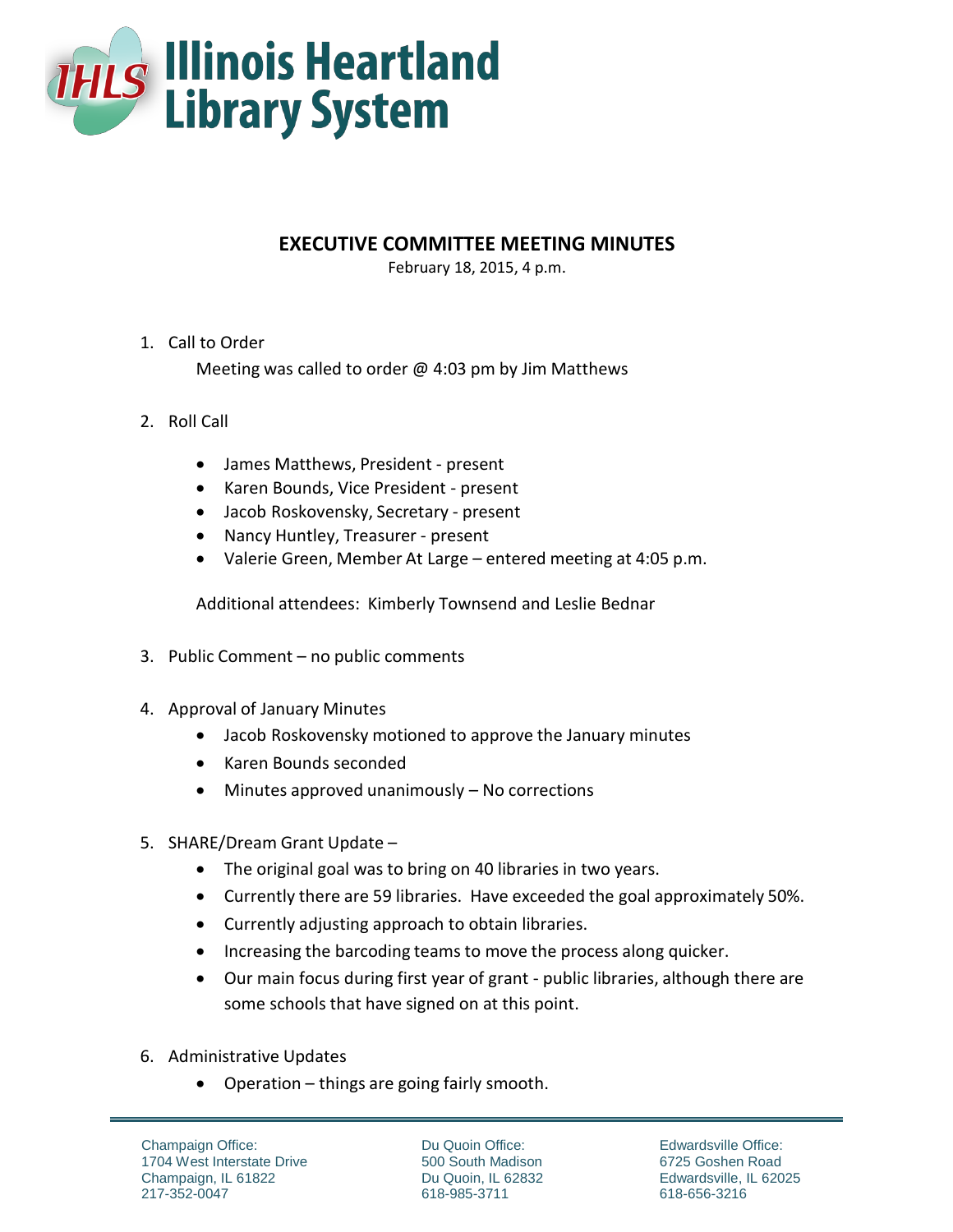

- Enhancements designed to help member libraries: --Delivery Text Alert Systems – this is going well, mainly for delivery use, but may be used for weather emergencies. --Delivery Help Desk Software – we should see this soon.
- Met today with MOBIUS representatives today to look at our deliver operations.
- Facilities Getting bids currently for roof replacements in Champaign. May include in budget for FY2016 under capital fund.
- Grants At first blush, Governor Rauner's budget proposal has a 10% cut in library grants.
- Staffing
	- Will add soon a one fulltime professional Metadata Cataloguer
	- Reposting the position Web Administrator who will be located in the Edwardsville office.
	- Currently have a new HR Assistant Lori Knabe
	- Will also will hire a few more drivers
	- New Insurance broker consideration LIRA will present information to executive team this spring.
	- Question: A vendor contacted us about a new process for background checks for member libraries. Are there funds available? Heard that RAILS has available funds. Answer/Leslie: RAILS subsidizes process this with funds they have available already through a subsidized membership in an HR organization.
- 7. Open Meetings Act (closed session today)
	- Motion to enter closed session called by Jacob Roskovensky, seconded by Karen Bounds; voted= yes - vote was unanimous. Closed session began at 4:27 p.m., and returned to open session at 4:40 p.m.
	- Statement following closed session: Executive Committee discussed movement toward a final settlement of a personnel issue.

Du Quoin Office: 500 South Madison Du Quoin, IL 62832 618-985-3711

Edwardsville Office: 6725 Goshen Road Edwardsville, IL 62025 618-656-3216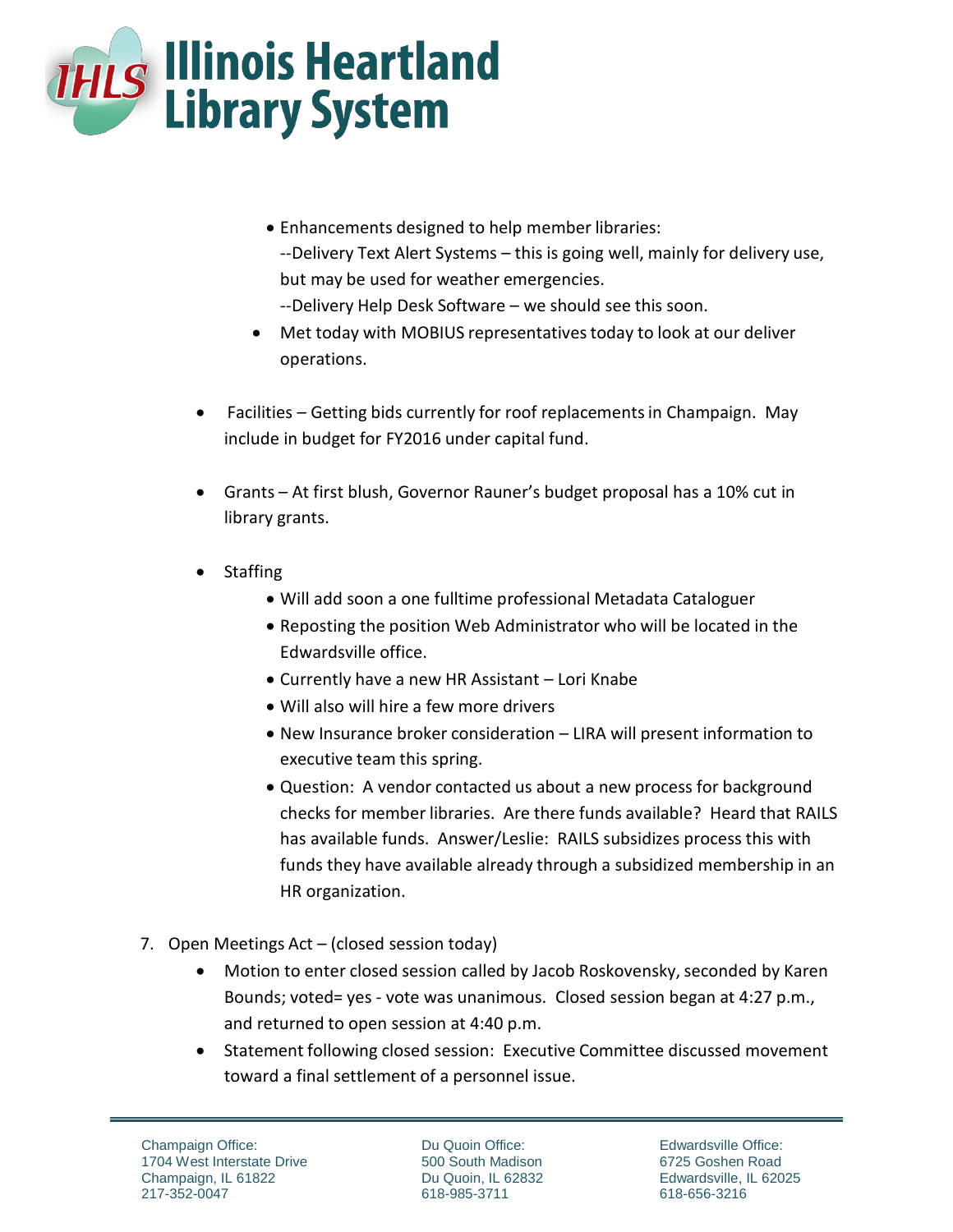

- 8. Committee Updates
	- Membership and Policy Jacob Roskovensky indicated that the Policy committee did not want to change the roll call vote. They preferred the current process of providing roll call at each motion due to members attending from multiple locations.
	- $\bullet$  Finance
		- Meeting moved to Friday of this week not yet held.
	- $\bullet$  Personnel
		- No report no meeting this month
	- $\bullet$  Facilities
		- No report no meeting this month
	- Long Range Planning -
		- No report no meeting held this month
		- Did not hold the last two meetings
- 9. Unfinished Business
	- Focus Groups invitations have now been sent out to the member libraries. Currently receiving RSVP's.
- 10. Unfinished Business:
	- FY2014 Annual Report All done.
	- Nominating Committee scheduled the first meeting for March  $5<sup>th</sup>$ .
	- Focus Group sessions set for March  $9 13$ , at 5 member libraries
	- Bill Payment January 2015
		- No questions Finance will review on Friday.
	- IHLS Voting Policy Roll Call during motions at board meeting. Policy committee recommended that we do not change the current process.

Du Quoin Office: 500 South Madison Du Quoin, IL 62832 618-985-3711